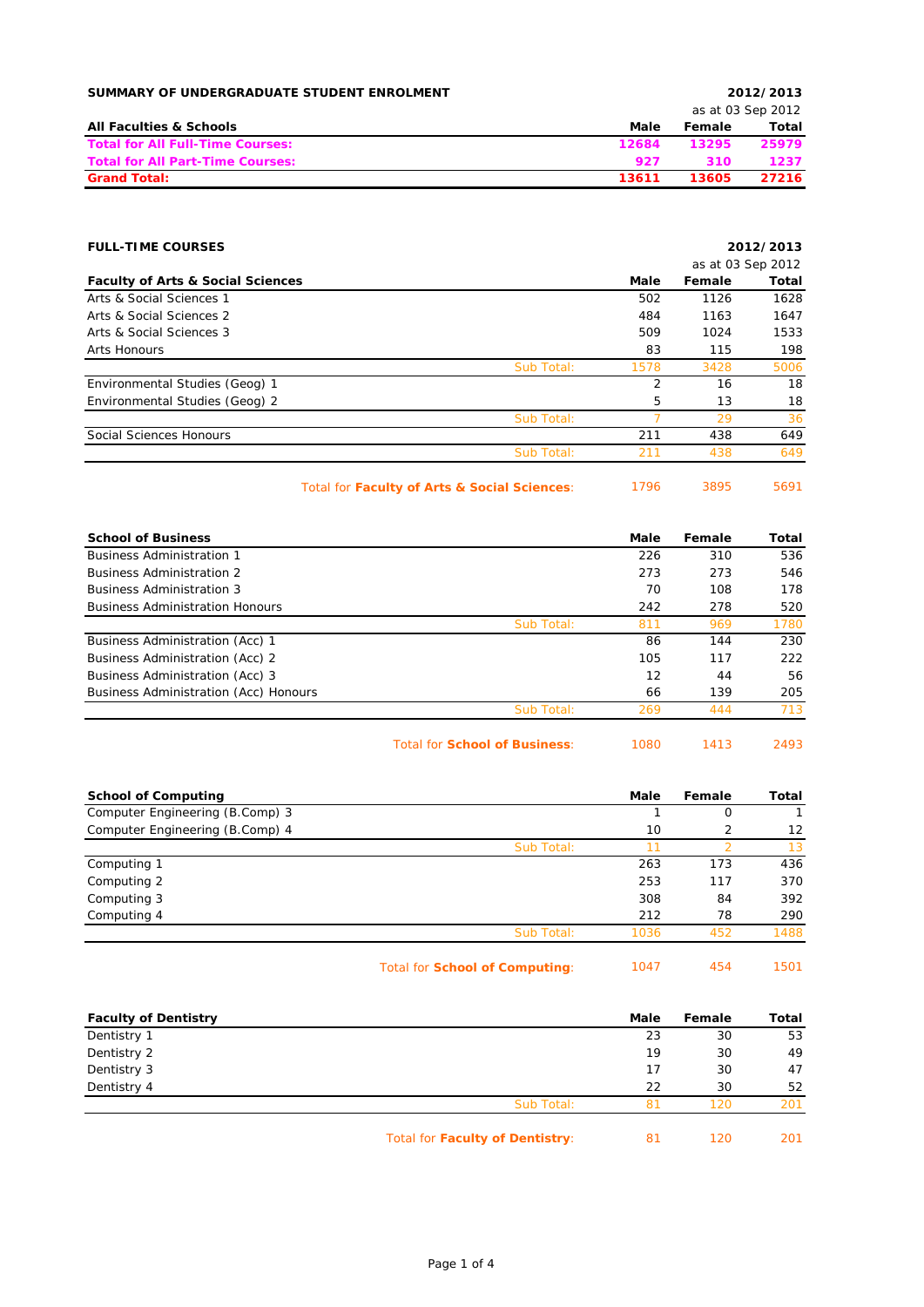| <b>School of Design &amp; Environment</b> | Male | Female | Total |
|-------------------------------------------|------|--------|-------|
| Architecture 1                            | 74   | 63     | 137   |
| Architecture 2                            | 63   | 81     | 144   |
| Architecture 3                            | 63   | 83     | 146   |
| Architecture 4                            | 137  | 154    | 291   |
| Sub Total:                                | 337  | 381    | 718   |
| Industrial Design 1                       | 14   | 28     | 42    |
| Industrial Design 2                       | 13   | 21     | 34    |
| Industrial Design 3                       | 29   | 34     | 63    |
| Industrial Design 4                       | 4    | 6      | 10    |
| Sub Total:                                | 60   | 89     | 149   |
| Project & Facilities Management 1         | 51   | 106    | 157   |
| Project & Facilities Management 2         | 38   | 92     | 130   |
| Project & Facilities Management 3         | 42   | 96     | 138   |
| Project & Facilities Management 4         | 38   | 80     | 118   |
| Sub Total:                                | 169  | 374    | 543   |
| Real Estate 1                             | 60   | 56     | 116   |
| Real Estate 2                             | 56   | 118    | 174   |
| Real Estate 3                             | 47   | 105    | 152   |
| Real Estate 4                             | 41   | 85     | 126   |
| Sub Total:                                | 204  | 364    | 568   |

## Total for **School of Design & Environment**: 770 1208 1978

| <b>Faculty of Engineering</b>      |            | Male | Female | <b>Total</b> |
|------------------------------------|------------|------|--------|--------------|
| Engineering 1                      |            | 74   | 15     | 89           |
|                                    | Sub Total: | 74   | 15     | 89           |
| Chemical Engineering 1             |            | 220  | 64     | 284          |
| <b>Chemical Engineering 2</b>      |            | 218  | 86     | 304          |
| <b>Chemical Engineering 3</b>      |            | 216  | 118    | 334          |
| Chemical Engineering 4             |            | 179  | 105    | 284          |
|                                    | Sub Total: | 833  | 373    | 1206         |
| Computer Engineering (B.Eng) 2     |            | 1    | 0      | 1            |
| Computer Engineering (B.Eng) 3     |            | 1    | 0      | 1            |
| Computer Engineering (B.Eng) 4     |            | 8    | 1      | 9            |
|                                    | Sub Total: | 10   | 1      | 11           |
| Engineering Science Programme 1    |            | 25   | 8      | 33           |
| Engineering Science Programme 2    |            | 37   | 7      | 44           |
| Engineering Science Programme 3    |            | 38   | 9      | 47           |
| Engineering Science Programme 4    |            | 50   | 7      | 57           |
|                                    | Sub Total: | 150  | 31     | 181          |
| Environmental Engineering 1        |            | 50   | 28     | 78           |
| <b>Environmental Engineering 2</b> |            | 35   | 32     | 67           |
| <b>Environmental Engineering 3</b> |            | 35   | 47     | 82           |
| Environmental Engineering 4        |            | 32   | 24     | 56           |
|                                    | Sub Total: | 152  | 131    | 283          |
| Materials Science & Engineering 1  |            | 62   | 16     | 78           |
| Materials Science & Engineering 2  |            | 48   | 16     | 64           |
| Materials Science & Engineering 3  |            | 45   | 29     | 74           |
| Materials Science & Engineering 4  |            | 32   | 21     | 53           |
|                                    | Sub Total: | 187  | 82     | 269          |
| Bioengineering 1                   |            | 55   | 46     | 101          |
| Bioengineering 2                   |            | 46   | 53     | 99           |
| Bioengineering 3                   |            | 45   | 39     | 84           |
| Bioengineering 4                   |            | 38   | 41     | 79           |
|                                    | Sub Total: | 184  | 179    | 363          |
| Civil Engineering 1                |            | 55   | 35     | 90           |
| Civil Engineering 2                |            | 81   | 44     | 125          |
| Civil Engineering 3                |            | 72   | 31     | 103          |
| Civil Engineering 4                |            | 57   | 20     | 77           |
|                                    | Sub Total: | 265  | 130    | 395          |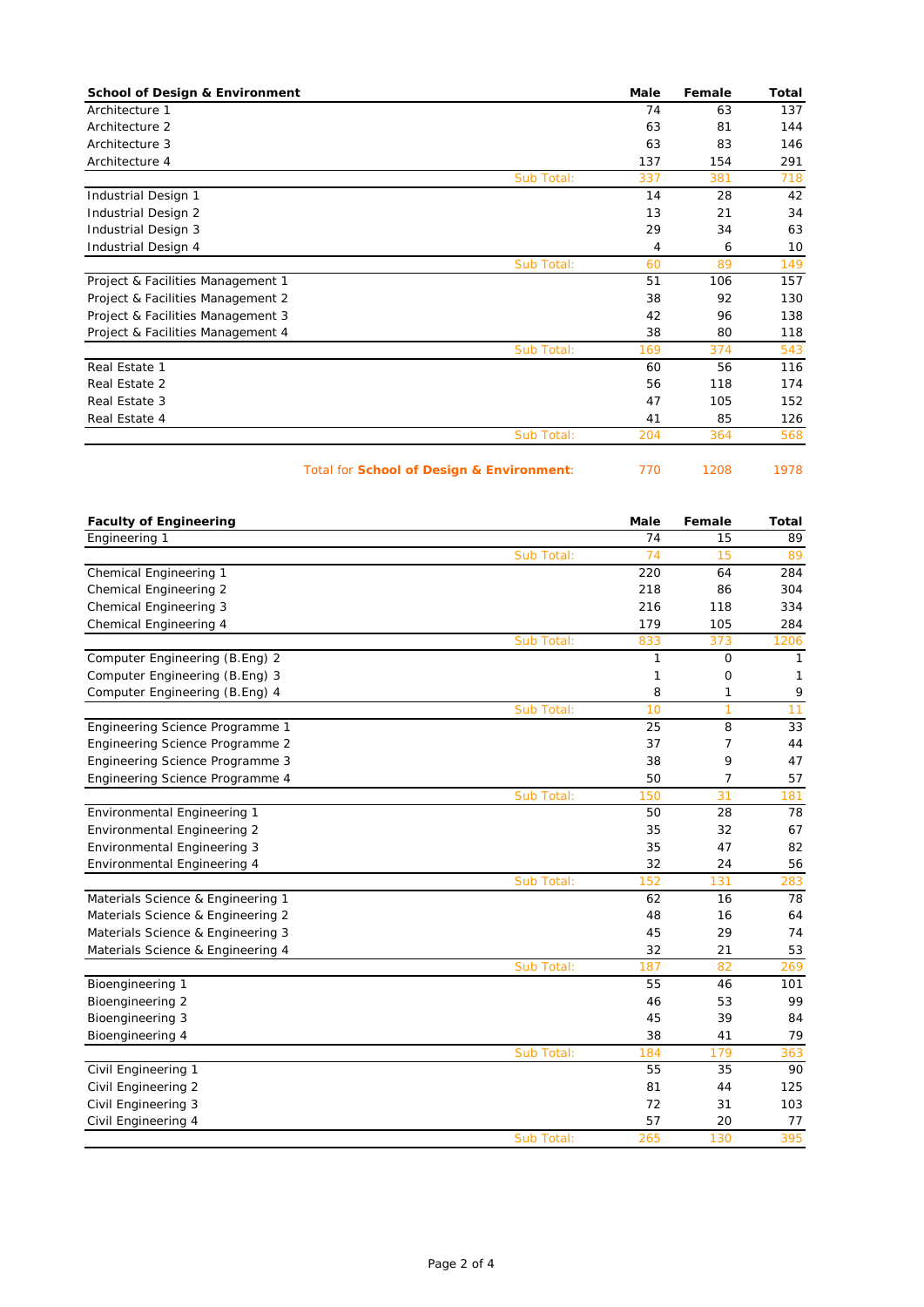| <b>Electrical Engineering 1</b>    |                                    | 122  | 65  | 187  |
|------------------------------------|------------------------------------|------|-----|------|
|                                    |                                    |      |     |      |
| Electrical Engineering 2           |                                    | 249  | 73  | 322  |
| <b>Electrical Engineering 3</b>    |                                    | 183  | 58  | 241  |
| Electrical Engineering 4           |                                    | 222  | 60  | 282  |
|                                    | Sub Total:                         | 776  | 256 | 1032 |
| Industrial & Systems Engineering 1 |                                    | 63   | 41  | 104  |
| Industrial & Systems Engineering 2 |                                    | 65   | 37  | 102  |
| Industrial & Systems Engineering 3 |                                    | 58   | 35  | 93   |
| Industrial & Systems Engineering 4 |                                    | 54   | 41  | 95   |
|                                    | Sub Total:                         | 240  | 154 | 394  |
| Mechanical Engineering 1           |                                    | 275  | 53  | 328  |
| Mechanical Engineering 2           |                                    | 363  | 68  | 431  |
| Mechanical Engineering 3           |                                    | 315  | 69  | 384  |
| Mechanical Engineering 4           |                                    | 297  | 55  | 352  |
|                                    | Sub Total:                         | 1250 | 245 | 1495 |
|                                    | Total for BIE, CVE, EEE, ISE, MPE: | 2715 | 964 | 3679 |
|                                    |                                    |      |     |      |

Total for Faculty of Engineering: 4121 1597 5718

| Joint Multi-Disciplinary Programmes |            | Male | Female | Total |
|-------------------------------------|------------|------|--------|-------|
| Computer Engineering 1              |            | 62   | 20     | 82    |
| Computer Engineering 2              |            | 128  | 32     | 160   |
| Computer Engineering 3              |            | 105  | 37     | 142   |
| Computer Engineering 4              |            | 88   | 26     | 114   |
|                                     | Sub Total: | 383  | 115    | 498.  |
|                                     |            |      |        |       |

Total for **Joint Multi-Disciplinary Programmes**: 383 115 498

| <b>Faculty of Law</b>      | Male | Female | Total |
|----------------------------|------|--------|-------|
| Law 1                      | 144  | 107    | 251   |
| Law <sub>2</sub>           | 131  | 85     | 216   |
| Law 3                      | 111  | 117    | 228   |
| Law 4                      | 138  | 90     | 228   |
| Sub Total:                 | 524  | 399    | 923   |
| Graduate LL.B. Programme 1 | 6    | 5      | 11    |
| Graduate LL.B. Programme 2 | 10   | 9      | 19    |
| Graduate LL.B. Programme 3 | 4    | 4      | 8     |
| Sub Total:                 | 20   | 18     | 38    |
|                            |      |        |       |

| Total for Faculty of Law: | 544 | 417 | 961 |
|---------------------------|-----|-----|-----|
|---------------------------|-----|-----|-----|

| <b>Faculty of Science</b>      |            | Male | Female | <b>Total</b> |
|--------------------------------|------------|------|--------|--------------|
| Applied Science 1              |            | 8    | 29     | 37           |
| Applied Science 2              |            | 9    | 31     | 40           |
| Applied Science 3              |            | 19   | 52     | 71           |
| <b>Applied Science Honours</b> |            | 19   | 31     | 50           |
|                                | Sub Total: | 55   | 143    | 198          |
| Environmental Studies (Bio) 1  |            | 4    | 28     | 32           |
| Environmental Studies (Bio) 2  |            | 0    | 28     | 28           |
|                                | Sub Total: | 4    | 56     | 60           |
| Pharmacy 1                     |            | 54   | 129    | 183          |
| Pharmacy 2                     |            | 49   | 109    | 158          |
| Pharmacy 3                     |            | 63   | 85     | 148          |
| Pharmacy 4                     |            | 59   | 81     | 140          |
|                                | Sub Total: | 225  | 404    | 629          |
| Science 1                      |            | 501  | 758    | 1259         |
| Science 2                      |            | 482  | 677    | 1159         |
| Science 3                      |            | 444  | 672    | 1116         |
| Science Honours                |            | 284  | 335    | 619          |
|                                | Sub Total: | 1711 | 2442   | 4153         |
|                                |            |      |        |              |

Total for **Faculty of Science**: 1995 3045 5040